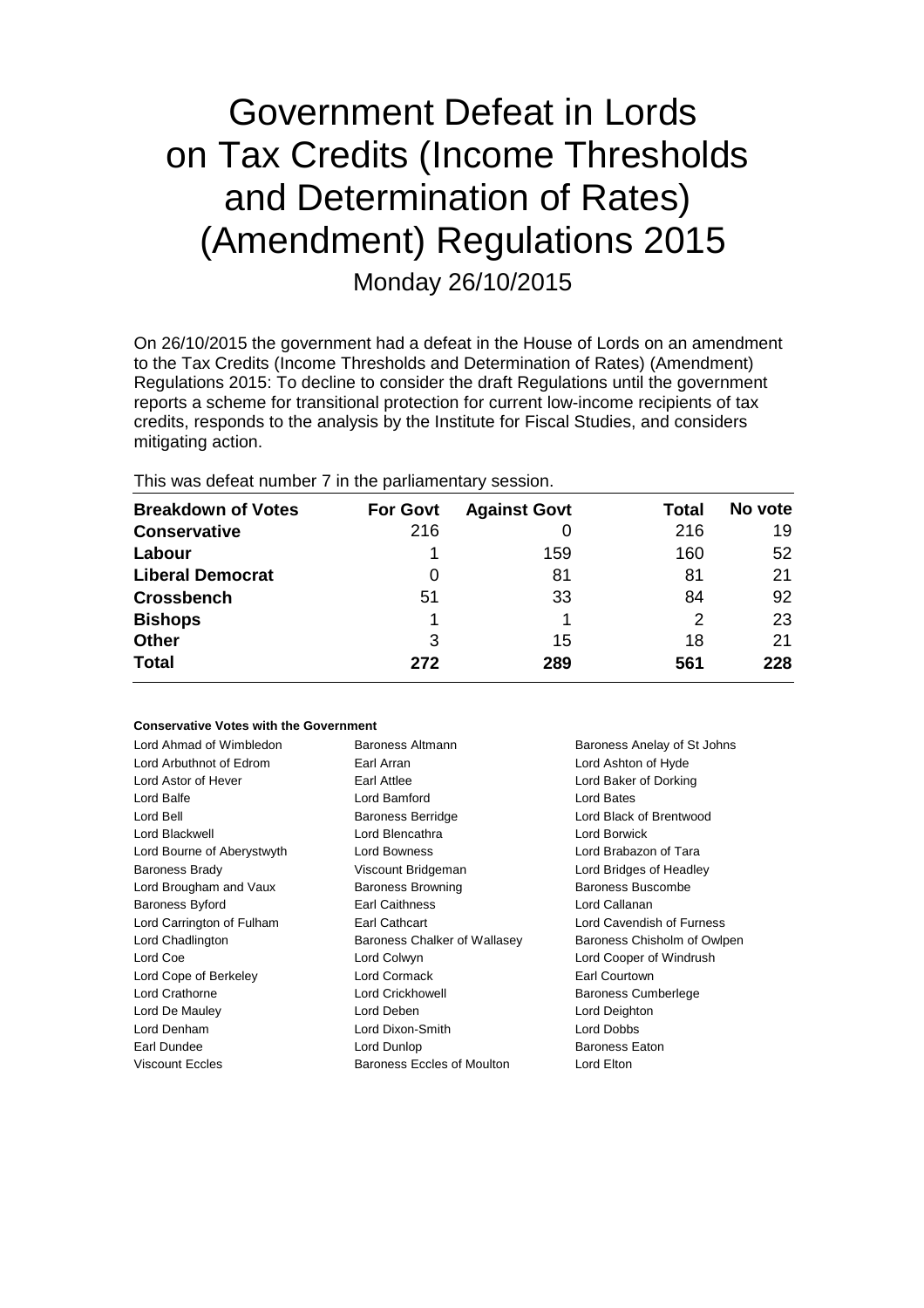Lord Young of Graffham Lord Young of Cookham Viscount Younger of Leckie

Baroness Evans of Bowes Park Lord Farmer Cord Faulks<br>
Lord Feldman of Elstree Cord Fellowes of West Stafford Lord Fink Lord Fellowes of West Stafford Lord Fink Lord Finkelstein **Lord Flight** Baroness Fookes Lord Forsyth of Drumlean Lord Fowler Lord Framlingham Lord Freeman Lord Freud Lord Gardiner of Kimble Baroness Gardner of Parkes Lord Garel-Jones Lord Geddes Lord Gilbert of Panteg Lord Glenarthur Lord Glendonbrook Lord Glentoran Lord Gold Baroness Goldie Lord Goodlad Viscount Goschen Lord Grade of Yarmouth Lord Green of Hurstpierpoint Lord Griffiths of Fforestfach Lord Hamilton of Epsom Lord Harris of Peckham **Lord Hayward** Baroness Helic Lord Henley **Lord Heseltine Lord Heseltine Baroness Heyhoe Flint** Lord Higgins Lord Hodgson of Astley Abbotts Baroness Hodgson of Abinger Lord Holmes of Richmond Baroness Hooper **Lord Horam** Lord Howard of Rising Lord Howard of Lympne Earl Howe Lord Howell of Guildford Lord Hunt of Wirral Lord Inglewood Lord James of Blackheath Baroness Jenkin of Kennington Lord Jopling Lord Keen of Elie **Lord King of Bridgwater** Lord Kirkham Baroness Knight of Collingtree Lord Lamont of Lerwick Lord Lang of Monkton Lord Lansley Lord Lawson of Blaby Lord Leach of Fairford Lord Leigh of Hurley **Lord Lexden** Lord Lexden **Earl Lindsay** Lord Lingfield **Earl Liverpool** Earl Liverpool **Lord Livingston of Parkhead** Lord Lloyd-Webber Marquess of Lothian Lord Lucas Lord Lyell Lord Macfarlane of Bearsden Lord MacGregor of Pulham Market Lord Mackay of Clashfern Lord Magan of Castletown Lord Maginnis of Drumglass Lord Mancroft Lord Marland Lord Marlesford Lord Maude of Horsham Lord Mawhinney Lord McColl of Dulwich Baroness Mobarik **Baroness Mone** Baroness Mone **Duke of Montrose** Lord Moore of Lower Marsh Baroness Morris of Bolton Lord Moynihan Lord Naseby **Lord Nash Baroness Neville-Jones** Lord Nash Baroness Neville-Jones Baroness Neville-Rolfe **Baroness Newlove** Baroness Newlove **Baroness Noakes** Lord Northbrook Lord Norton of Louth Lord O'Shaughnessy Baroness O'Cathain **Lord O'Neill of Gatley** Baroness Oppenheim-Barnes Lord Palumbo **Lord Patten of Barnes** Baroness Perry of Southwark Lord Plumb Lord Polak Lord Popat Lord Prior of Brampton **Baroness Rawlings Lord Renfrew of Kaimsthorn** Lord Ribeiro Viscount Ridley Lord Risby Lord Rose of Monewden Lord Rotherwick Lord Ryder of Wensum Lord Saatchi Lord Sanderson of Bowden Lord Sassoon Baroness Seccombe Earl Selborne Lord Selkirk of Douglas Lord Selsdon **Baroness Shackleton of Belgravia** Baroness Sharples Lord Sheikh Baroness Shephard of Northwold Lord Sherbourne of Didsbury Baroness Shields **Earl Shrewsbury** Earl Shrewsbury **Lord Skelmersdale** Lord Smith of Hindhead **Lord Spicer Lord Stedman-Scott Baroness Stedman-Scott** Lord Sterling of Plaistow **Lord Stewartby Baroness Stowell of Beeston** Lord Strathclyde Baroness Stroud Lord Suri Lord Swinfen Lord Taylor of Holbeach Lord Tebbit Lord Trefgarne Viscount Trenchard Lord Trimble Lord True Viscount Ullswater Baroness Verma Lord Vinson Lord Wakeham Lord Wasserman Duke of Wellington Lord Whitby Baroness Wilcox Baroness Williams of Trafford Lord Wolfson of Sunningdale Lord Wolfson of Aspley Guise

**Conservative Votes against the Government**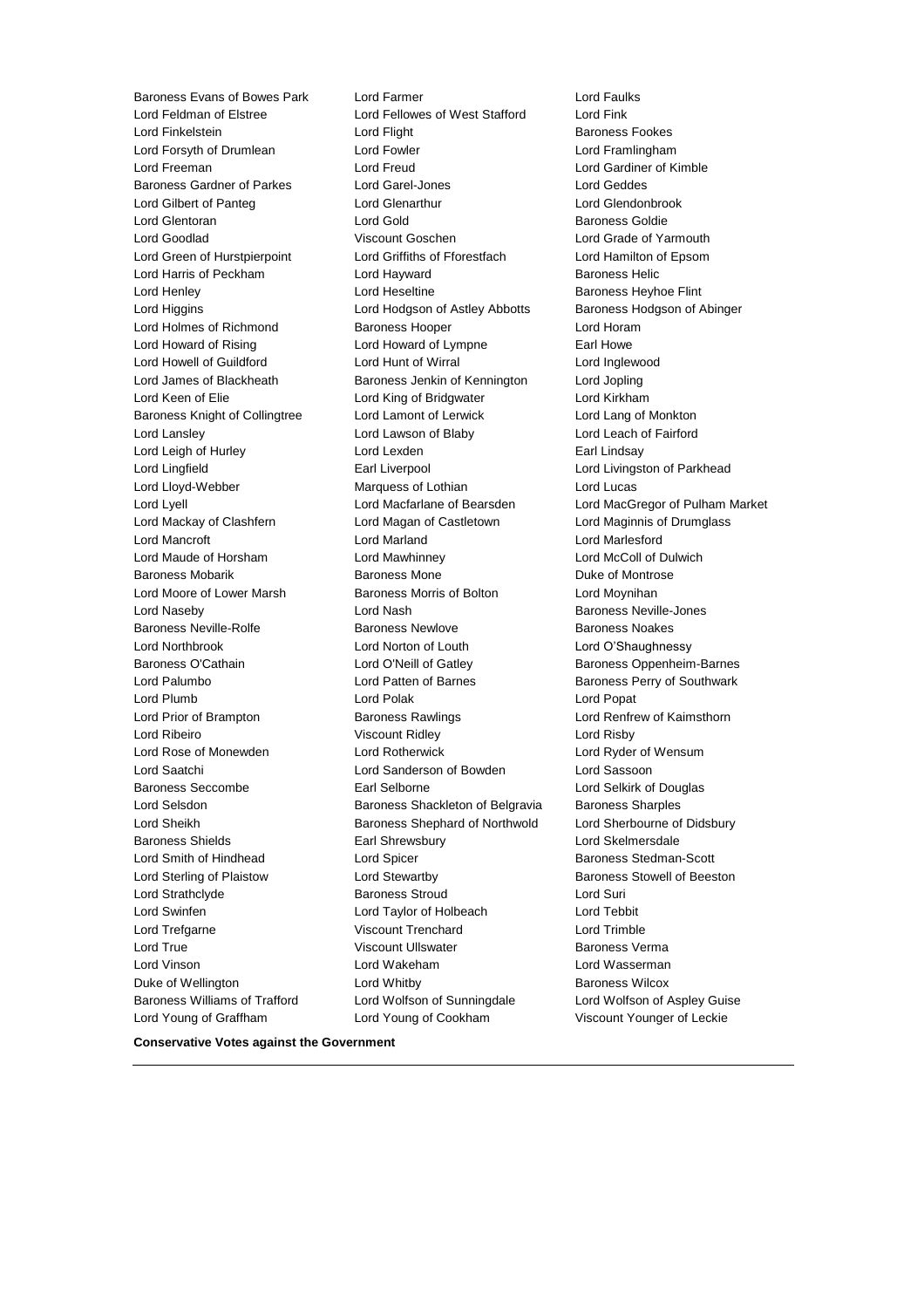#### **Labour Votes with the Government** Lord Irvine of Lairg

## **Labour Votes against the Government**

Baroness Andrews Baroness Armstrong of Hill Top Lord Bach Baroness Bakewell Lord Bassam of Brighton Lord Berkeley Baroness Billingham Baroness Blackstone Baroness Blood Lord Blunkett Lord Bradley Lord Bragg Lord Brennan Lord Brooke of Alverthorpe Lord Brookman Lord Campbell-Savours Lord Carter of Coles Lord Cashman Viscount Chandos Lord Christopher Lord Clark of Windermere Lord Clarke of Hampstead Lord Clinton-Davis Lord Collins of Highbury Baroness Corston **Baroness Crawley Community** Lord Cunningham of Felling Lord Davies of Abersoch Lord Davies of Oldham Lord Davies of Stamford Lord Desai **Baroness Donaghy** Baroness Donaghy Baroness Drake Lord Dubs Lord Elder Lord Evans of Watford Lord Evans of Temple Guiting Lord Falconer of Thoroton Baroness Farrington of Ribbleton Lord Faulkner of Worcester Lord Foster of Bishop Auckland Lord Foulkes of Cumnock Baroness Gale Baroness Gibson of Market Rasen Lord Glasman Baroness Golding Lord Gordon of Strathblane Baroness Gould of Potternewton Lord Grantchester Lord Grocott Viscount Hanworth Lord Harris of Haringey Lord Harrison Lord Hart of Chilton Lord Haskel Lord Haworth Baroness Hayter of Kentish Town Baroness Healy of Primrose Hill Baroness Henig Baroness Henig Baroness Hilton of Eggardon Baroness Hollis of Heigham Lord Howarth of Newport Baroness Howells of St Davids Lord Howie of Troon Lord Hoyle Lord Hughes of Woodside Baroness Hughes of Stretford Lord Hunt of Kings Heath Lord Hutton of Furness Lord Jones Baroness Jones of Whitchurch Lord Jordan Lord Judd **Baroness Kennedy of The Shaws** Lord Kennedy of Southwark Baroness Kennedy of Cradley **Baroness King of Bow** Lord Kinnock Baroness Kinnock of Holyhead Lord Kirkhill Lord Kirkhill Lord Knight of Weymouth Baroness Lawrence of Clarendon Lord Layard Lord Lea of Crondall Lord Lennie **Lord Levy Lord Levy Baroness Liddell of Coatdyke** Lord Liddle Baroness Lister of Burtersett Lord Lympne Lord Macdonald of Tradeston Lord MacKenzie of Culkein Baroness Mallalieu Baroness Massey of Darwen Lord Maxton Lord McAvoy Lord McConnell of Glenscorrodale Baroness McDonagh Lord McFall of Alcluith Baroness McIntosh of Hudnall Lord Mendelsohn Lord Metchell Lord Monks **Lord Morgan Club Accord Mongan Baroness Morgan of Ely** Lord Morris of Handsworth Baroness Morris of Yardley Baroness Nye Lord O'Neill of Clackmannan Lord Patel of Blackburn Lord Pendry Baroness Pitkeathley Lord Plant of Highfield Lord Prescott Baroness Prosser Baroness Quin Lord Radice Baroness Ramsay of Cartvale Lord Rea **Baroness Rebuck** Baroness Rebuck Lord Richard Lord Robertson of Port Ellen Lord Rosser Lord Rowlands Baroness Royall of Blaisdon Lord Sawyer Baroness Sherlock Viscount Simon Baroness Smith of Basildon Lord Smith of Leigh Baroness Smith of Gilmorehill Lord Snape Lord Soley Lord Stevenson of Balmacara Lord Stone of Blackheath Baroness Symons of Vernham Dean Lord Taylor of Blackburn Baroness Taylor of Bolton Baroness Thornton Lord Tomlinson Lord Touhig Lord Triesman **Lord Tunnicliffe** Lord Turnberg Lord Turnberg Baroness Wall of New Barnet Baroness Warwick of Undercliffe Lord Watson of Invergowrie Baroness Wheeler **Baroness Whitaker** Baroness Whitaker **Lord Whitty** Lord Wills Lord Wood of Anfield Lord Woolmer of Leeds Baroness Worthington Baroness Young of Old Scone Lord Young of Norwood Green

Baroness Adams of Craigielea Lord Allen of Kensington Lord Anderson of Swansea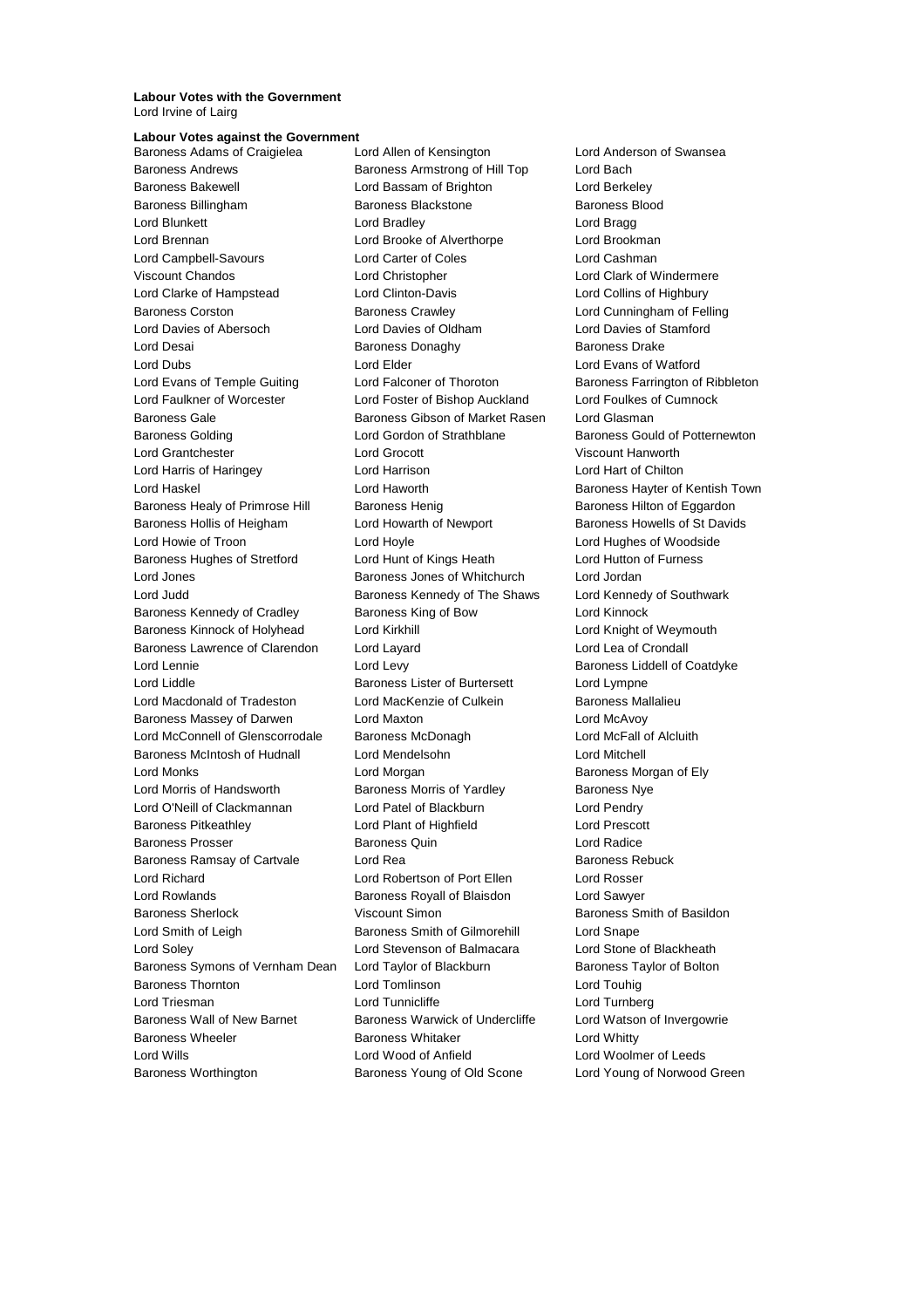#### **Liberal Democrat Votes with the Government**

#### **Liberal Democrat Votes against the Government**

| Lord Addington                                | Lord Ashdown of Norton-sub-Hamdon Lord Avebury |                             |  |
|-----------------------------------------------|------------------------------------------------|-----------------------------|--|
| Baroness Bakewell of Hardington<br>Mandeville | <b>Baroness Barker</b>                         | Baroness Benjamin           |  |
| Baroness Bonham-Carter of Yarnbury            | Lord Bradshaw                                  | Lord Clement-Jones          |  |
| Lord Cotter                                   | Lord Dholakia                                  | <b>Baroness Doocey</b>      |  |
| Lord Fearn                                    | Lord Fox                                       | Baroness Garden of Frognal  |  |
| Lord German                                   | Earl Glasgow                                   | Lord Goddard of Stockport   |  |
| Lord Greaves                                  | <b>Baroness Grender</b>                        | <b>Baroness Hamwee</b>      |  |
| Baroness Harris of Richmond                   | <b>Baroness Humphreys</b>                      | Lord Hussain                |  |
| <b>Baroness Hussein-Ece</b>                   | Baroness Janke                                 | <b>Baroness Jolly</b>       |  |
| Lord Jones of Cheltenham                      | Lord Kirkwood of Kirkhope                      | <b>Baroness Kramer</b>      |  |
| Lord Lee of Trafford                          | Lord Loomba                                    | Baroness Ludford            |  |
| Lord Macdonald of River Glaven                | Lord Maclennan of Rogart                       | Baroness Maddock            |  |
| Baroness Manzoor                              | Lord Marks of Henley-on-Thames                 | Lord McNally                |  |
| Baroness Miller of Chilthorne Domer           | Lord Newby                                     | <b>Baroness Northover</b>   |  |
| Earl Oxford and Asquith                       | <b>Lord Paddick</b>                            | Lord Palmer of Childs Hill  |  |
| <b>Baroness Parminter</b>                     | <b>Baroness Pinnock</b>                        | Lord Purvis of Tweed        |  |
| Baroness Randerson                            | Lord Razzall                                   | Lord Redesdale              |  |
| Lord Rennard                                  | Lord Roberts of Llandudno                      | Lord Rodgers of Quarry Bank |  |
| Baroness Scott of Needham Market              | Lord Sharkey                                   | Baroness Sharp of Guildford |  |
| Baroness Sheehan                              | Lord Shutt of Greetland                        | Baroness Smith of Newnham   |  |
| Lord Smith of Clifton                         | Lord Steel of Aikwood                          | Lord Stephen                |  |
| Lord Stoneham of Droxford                     | Lord Storey                                    | Lord Strasburger            |  |
| <b>Baroness Suttie</b>                        | Lord Taverne                                   | Lord Teverson               |  |
| Lord Thomas of Gresford                       | Baroness Thomas of Winchester                  | Lord Tope                   |  |
| Lord Tyler                                    | Baroness Tyler of Enfield                      | Lord Verjee                 |  |
| Lord Wallace of Saltaire                      | <b>Baroness Walmsley</b>                       | Lord Watson of Richmond     |  |
| <b>Baroness Williams of Crosby</b>            | Lord Willis of Knaresborough                   | Lord Wrigglesworth          |  |
|                                               |                                                |                             |  |

#### **Crossbench Votes with the Government**

Lord Bew **Lord Bilimoria Lord Bilimoria Lord Birt** Lord Boyce Lord Brown of Eaton-under-Heywood Lord Burns Lord Butler of Brockwell Baroness Butler-Sloss Lord Carswell Viscount Colville of Culross Lord Condon Lord Condon Lord Craig of Radley Lord Crisp **Lord Dannatt Constanting Lord Dannatt Baroness Deech** Earl Erroll Lord Evans of Weardale Lord Green of Deddington Lord Greenway Lord Hameed Earl Hay of Kinnoull Baroness Hogg **Lord Hope of Craighead** Lord Janvrin Lord Judge Lord Kakkar Lord Kilclooney Lord Lawrence Trevethin and Oaksey Lord Luce **Lord Connell** Lord O'Donnell Lord Quirk Lord Rowe-Beddoe Lord Russell of Liverpool Lord Scott of Foscote Viscount Slim Duke of Somerset

### Lord St John of Bletso Lord Stevenson of Coddenham Lord Sutherland of Houndwood Lord Tanlaw Lord Thomas of Swynnerton Lord Thurlow Lord Turnbull Lord Walker of Aldringham Lord Wilson of Dinton Baroness Wolf of Dulwich Lord Woolf Lord Woolf Lord Wright of Richmond

#### **Crossbench Votes against the Government**

Lord Adebowale Baroness Afshar Lord Alton of Liverpool Baroness Boothroyd Baroness Campbell of Surbiton Earl Clancarty Lord Eames Viscount Falkland Lord Hannay of Chiswick

Lord Aberdare Lord Armstrong of Ilminster Lord Berkeley of Knighton

Lord Hastings of Scarisbrick **Baroness Hollins** Baroness Howarth of Breckland